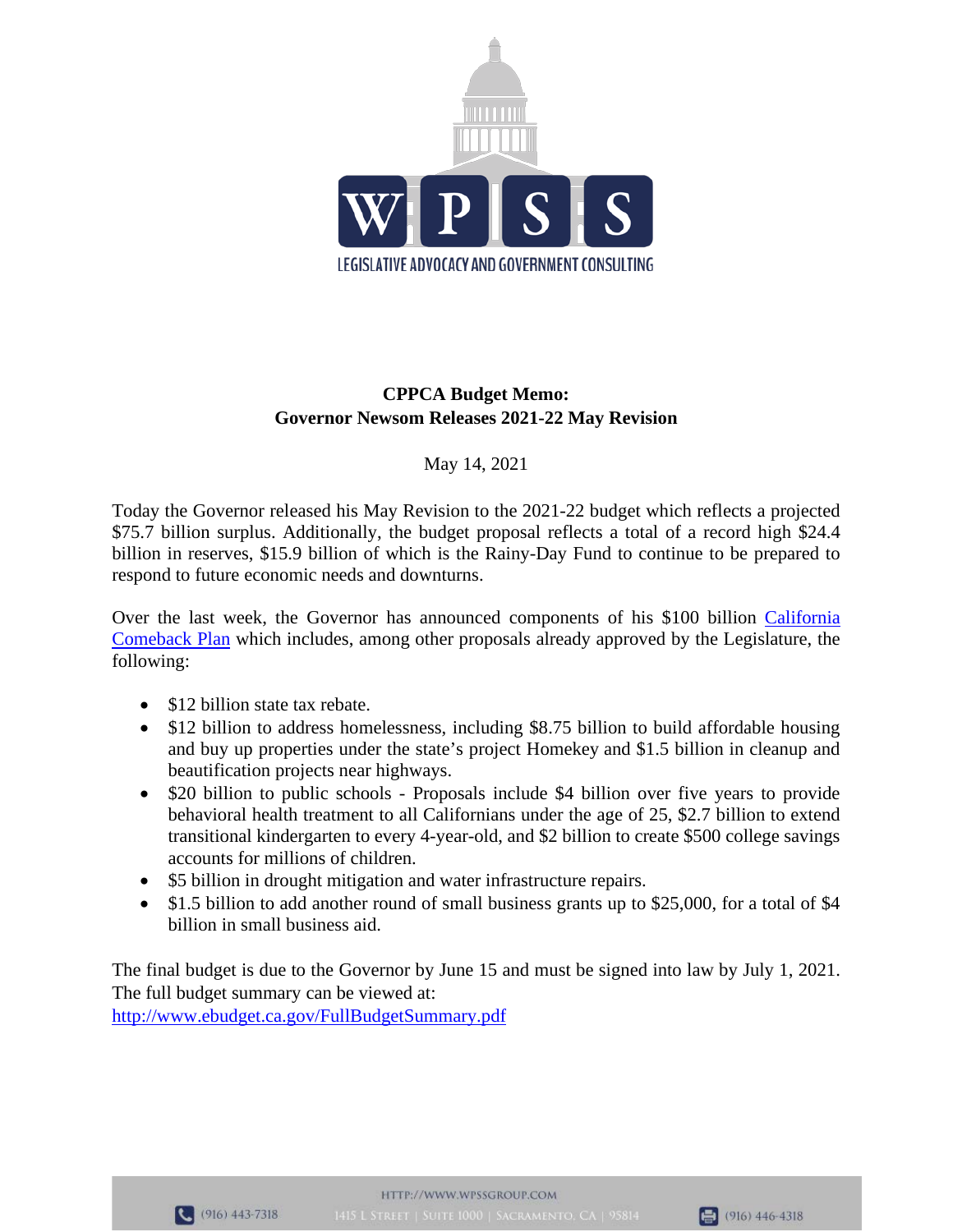# **California Department of Corrections and Rehabilitation**

- **Rehabilitative Programming**  The January Budget included \$23.2 million in 2021-22, and \$18.4 million ongoing for information technology to enhance access to rehabilitative programming and academic programs. The May Revision builds upon these investments with the following:
	- o \$13.7 million in 2021-22 and \$3 million ongoing, to expand programming and undertake facility improvements at Valley State Prison (VSP). This funding would support: 1) additional space for educational and rehabilitative activities; 2) creation of two new baccalaureate degree programs; 3) adding vocational and CTE training opportunities, and 4) provide additional laptops to support education.
	- o The May Revision includes \$34.8 million one-time GF to replace existing metal dayroom furniture with more comfortable furniture for positive programming and non-designated program facilities and female institutions with the goal of creating more welcoming and community-like atmospheres.
- Visitation The May Revision includes \$20.3 million ongoing General Fund to add a third day of in-person visitation on Fridays at all institutions.
- **Prison Capacity and Closures** Consistent with the 2020 Budget Act, the Department plans to close Deuel Vocational Institution in Tracy by September 2021, achieving savings of \$119 million General Fund in 2021-22, and \$150.3 million General Fund annually beginning in 2022-23. The Department also plans to close the California Correctional Center in Susanville, by June 30, 2022. The closure of this facility is estimated to save the state \$122 million General Fund in 2022-23 and ongoing.
- **Board of Parole Hearings**  The May Revise includes \$3.1 million to increase the numbers of BPH commissioners from 17 to 21 to alleviate the backlog of hearings. The May Revision also includes \$1.3 million to deliver services for victims during the parole hearing process.

## **Additional Items of Note**

- **SB 678 –** The May Revision makes no changes to the \$122.9 million proposed in January.
- **PRCS Mitigation Funding** The May Revise proposes \$23.6 million to be appropriated to probation departments to supervise the temporary increase in the average daily population of individuals on PRCS.
- **DJJ Realignment** 
	- o **Office of Youth and Community Restoration**  The May Revision includes \$7.6 million GF in 2021-22 and \$7.2 million ongoing GF for 33 positions to establish the OYCR and perform the functions laid out in SB 823, including: (1) review of counties' juvenile justice plans, (2) reporting on youth outcomes and identifying best practices, (3) providing technical assistance to counties, and (4) performing the ombudsperson duties.
	- o **Pine Grove Youth Conversation Camp State and Local Partnerships**  The May Revision proposes language to create opportunities for state and local partnerships to maintain firefighting operations at the Pine Grove Youth Conservation Camp.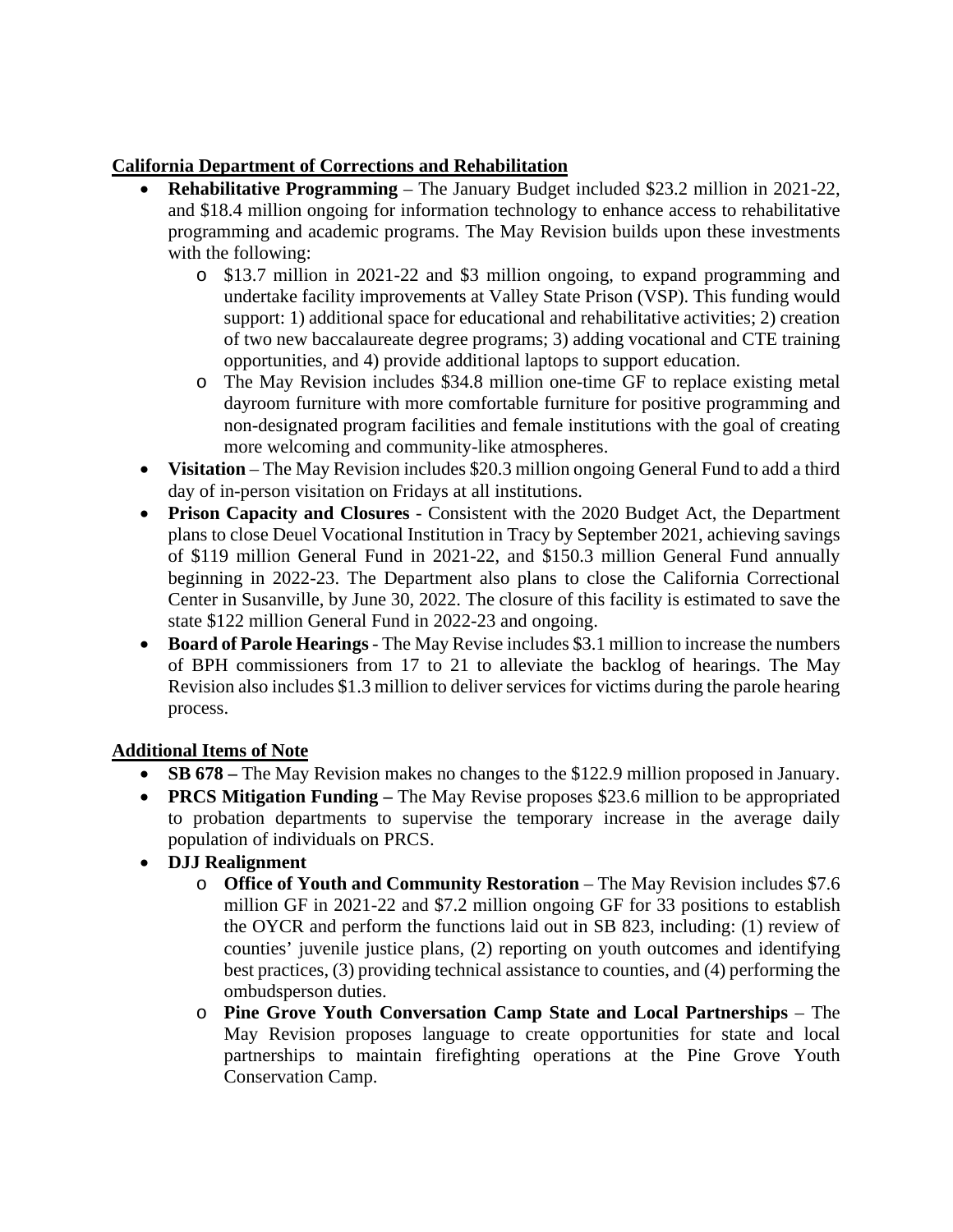- **CalVIP** The January budget includes \$9 million ongoing for the CalVIP program. The May Revise includes \$100 million across the next three fiscal years for the BSCC to expand this program and provide competitive grants to cities and community-based organizations to support community education, diversion programs, outreach to at-risk transitional youth, and violence reduction models.
- **Proposition 47 -** The Department of Finance currently estimates net General Fund savings of \$116.2 million, an increase of \$1.4 million over the estimated savings at the Governor's Budget. These funds will be allocated according to the formula outlined in the initiative, which requires 65 percent be allocated for grants to public agencies to support various recidivism reduction programs, 25 percent for grants to support truancy and dropout prevention programs, and 10 percent for grants for victims' services.

# **Judicial Branch**

- **Pretrial** The May Revision includes \$140 million General Fund in 2021-22 and \$70 million ongoing to expand a pretrial pilot program funded with one-time resources in the 2019 Budget Act.
- **Fines and Fees –** The May Revision includes \$300 million one-time federal ARPA funds to support additional relief for low-income Californians in the form of a debt forgiveness program to eliminate debt owed on existing fines and fees for traffic and non-traffic infraction tickets issued between January 1, 2015 and June 30, 2021. Specifically, under this program an individual could apply to have 100 percent of their debt forgiven upon submission of an application verifying their low-income status. The one-time funding covers implementation costs for the trial courts and the backfill of lost revenues that would have otherwise been allocated for court operations and to local governments.
- **Early Disposition Conference Program –** The May Revision includes \$30 million onetime General Fund to support the Early Disposition Readiness Conference Program. In the fall, the Chief Justice initiated this program to expedite adjudications by making temporary assigned judges available to complete readiness conferences to resolve low-level misdemeanors or felony cases before going to trial, providing victims and offenders a timelier resolution.

## **Health and Human Services**

- **Adverse Childhood Experiences –** The May Revision includes \$12.4 million for seven demonstration projects focused on advancing research on, and building approaches to, treating and preventing Adverse Childhood Experiences.
- **Youth Behavioral Health** –The May Revision includes \$1 billion from the federal American Rescue Plan Act's Coronavirus State Fiscal Recovery Fund (ARPA) in 2021-22, \$1.7 billion (\$1.3 billion ARPA, \$300 million General Fund, and \$100 million Federal Trust Fund) in 2022-23, and \$431 million (\$300 million General Fund) ongoing for the Children and Youth Behavioral Health Initiative. Services developed under the Initiative will be provided to children and youth aged 25 and younger, available statewide (in both commercial plans and Medi-Cal), evidence based, culturally competent, and equity focused.
- **Foster Youth Support** The May Revise includes \$39.2 million to assist counties with serving foster youth with complex needs and behavioral health conditions within California as well as youth that return from an out-of-state congregate placement.